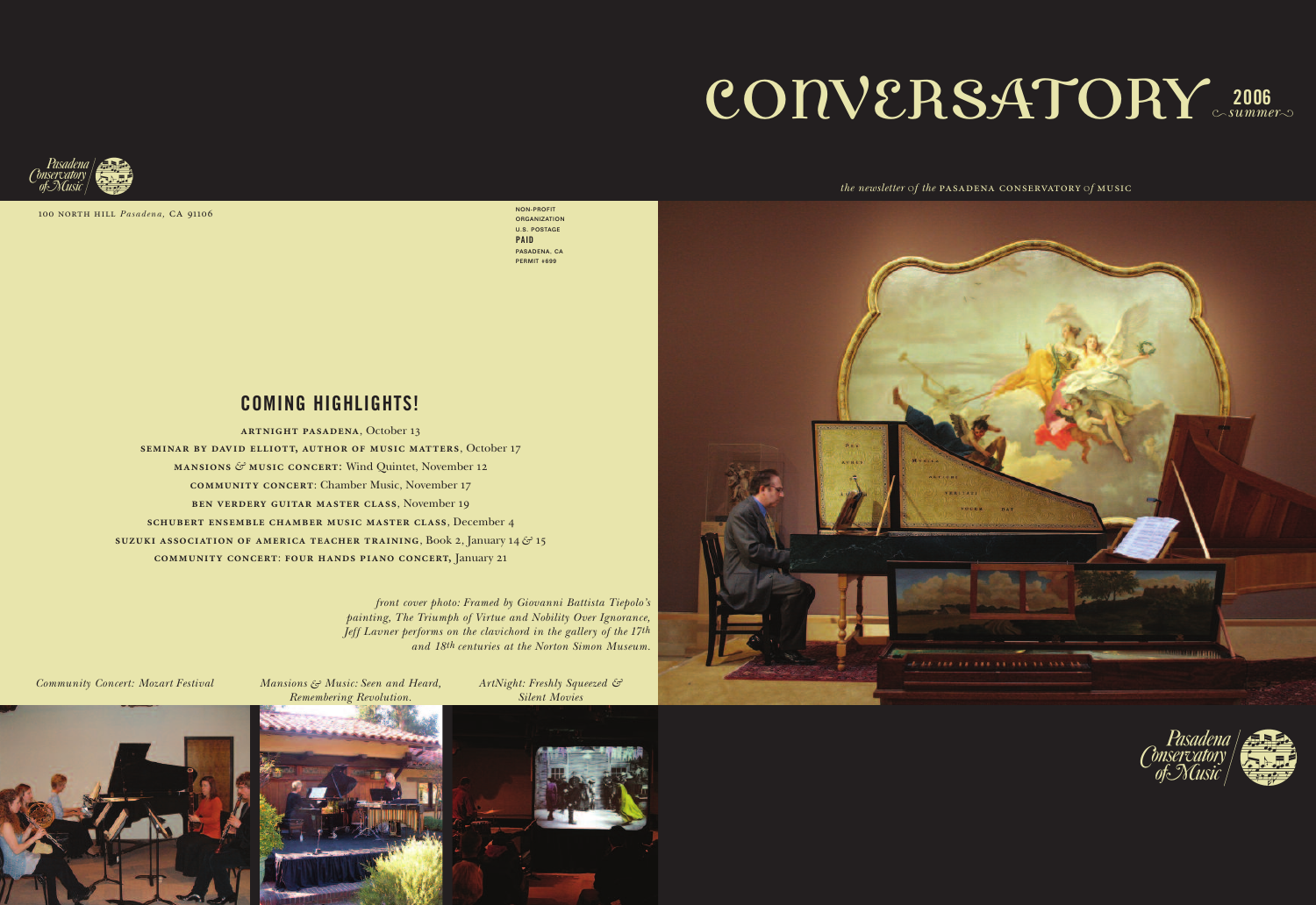# **A TOUR THROUGH TIME: THREE CENTURIES OF ART AND KEYBOARD MUSIC IN THE GALLERIES OF THE NORTON SIMON MUSEUM**

More than 140 audience members gathered in the Norton Simon Museum on a Tuesday evening to attend a very special concert by the Pasadena Conservatory of Music that celebrated the evolution of the keyboard and highlighted the relationship between music and art. Performances on the clavichord, harpsichord, fortepiano and piano each took place in galleries that featured the composers' artistic contemporaries. Audience members enjoyed the art of the period as well as the music of the period as musicologist Priscilla Pawlicki and art collector Betty Duker connected the worlds of art and music through colorful and fact-filled narration. A reception catered by Patina followed the performances. The Conservatory extends its gratitude to the Norton Simon Museum for graciously opening its doors to this event.



## **BOARD OF DIRECTORS**

Marilyn Brumder *Chairman* Linda Blinkenberg *Treasurer* Gretl Mulder *Secretary* Olin Barrett Stuart Bowne Carol Bramhall Linda Dickason Penny Lusche Roger Mullendore Steven Nakada Rita Roberts Peggy Spear Robert Wyman

# **STAFF**

Stephen McCurry *Executive Director* Walter Marsh *Associate Director* Beverly Lafontaine *Marketing Director* Gina DiMassa *Development Director* Jeffrey Olsen *Program Coordinator* Gina Jackson *Accounts Manager* Ather Malm *Administrative Assistant*

### phone: (626) 683-3355 fax: (626) 683-3305 web: www.pasadenaconservatory.org email: music@pasadenaconservatory.org





### **JULY**

|  | <b>Summer Quarter Begins</b> |  |  |
|--|------------------------------|--|--|
|--|------------------------------|--|--|

- 10 Young Musicians Camp Begins 9:15 am Rooms 307*&* 308 17 Jazz Camp Begins 1:30 pm Room 303
- 21 Young Musicians Camp Concert 12:00 pm Room 200
- 26 Jazz Camp Concert 4:00 pm Room 200

### **AUGUST**

| 29 | <b>Summer Quarter Ends</b>     |            |
|----|--------------------------------|------------|
|    | <b>Chamber Music Auditions</b> | <b>TBA</b> |
| 30 | <b>Chamber Music Auditions</b> | <b>TBA</b> |

### **SEPTEMBER**

| 5              | <b>Fall Quarter Begins</b>        |                   |          |  |
|----------------|-----------------------------------|-------------------|----------|--|
| 11             | <b>New String Parents Meeting</b> | 6:30 pm           | Room 100 |  |
|                | <b>Chamber Music Groups Begin</b> |                   |          |  |
| 12             | <b>History Classes Begin</b>      |                   |          |  |
| 18             | <b>New String Parents Meeting</b> | 6:30 pm           | Room 100 |  |
| 25             | <b>New String Parents Meeting</b> | 6:30 pm           | Room 100 |  |
| 29             | <b>Student Recital</b>            | 7:30 pm           | Room 200 |  |
| <b>OCTOBER</b> |                                   |                   |          |  |
| $\overline{2}$ | <b>String Parents Meeting</b>     | $6:00 \text{ pm}$ | Room 100 |  |
| 5              | <b>Piano Repertoire Class</b>     | 7:00 pm           | Room 200 |  |
| 6              | <b>Student Recital</b>            | 7:30 pm           | Room 200 |  |

| 12 <sup>2</sup> | Piano Repertoire Class         | 7:00 pm | <b>Room 200</b> |
|-----------------|--------------------------------|---------|-----------------|
| 13              | ArtNight Pasadena              | 6:00 pm | Room 200        |
| 19              | Piano Repertoire Class         | 7:00 pm | Room 200        |
| 20              | <b>Student Recital</b>         | 7:30 pm | Room 200        |
| 22              | <b>Guitar Repertoire Class</b> | 4:00 pm | <b>TBA</b>      |
| 26              | <b>Piano Repertoire Class</b>  | 7:00 pm | Room 200        |
| 27              | <b>Student Recital</b>         | 7:30 pm | <b>Room 200</b> |

### **NOVEMBER**

 $20 - 25$ 

| $\overline{2}$ | Piano Repertoire Class                 | $7:00$ pm | Room 200                 |
|----------------|----------------------------------------|-----------|--------------------------|
| $\overline{3}$ | <b>Student Recital</b>                 | 7:30 pm   | Room 200                 |
| 5              | Solo Guitar Recital                    | 4:00 pm   | <b>TBA</b>               |
| 6              | <b>String Parents Meeting</b>          | 6:00 pm   | Room 100                 |
| $6 - 9$        | <b>Chamber Music Recital Auditions</b> |           | <b>TBA</b>               |
| 9              | Piano Repertoire Class                 | 7:00 pm   | Room 200                 |
| 10             | <b>Student Recital</b>                 | 7:30 pm   | Room 100                 |
| 12             | Mansions & Music: Wind Quintet         |           | <b>Private Residence</b> |
| 14             | <b>Chamber Music Recital</b>           | $7:00$ pm | Room 200                 |
| 16             | Piano Master Class                     | 7:00 pm   | Room 200                 |
| 17             | <b>Community Concert</b>               | 7:30 pm   | Room 200                 |
| 19             | <b>Verdery Guitar Master Class</b>     |           | <b>TBA</b>               |
|                | 20-25 Thanksgiving Break               |           |                          |
| 30             | Piano Repertoire Class                 | $7:00$ pm | Room 200                 |



**CALENDAR OF EVENTS**

*Executive Director Stephen McCurry with Patricia Ketchum, sponsor of A Tour Through Time.*

*The three members of the A Tour Through Time Committee, Carol Bramhall, Marilyn Brumder and Gretl Mulder.*

*Narrators Priscilla Pawlicki and Betty Duker.*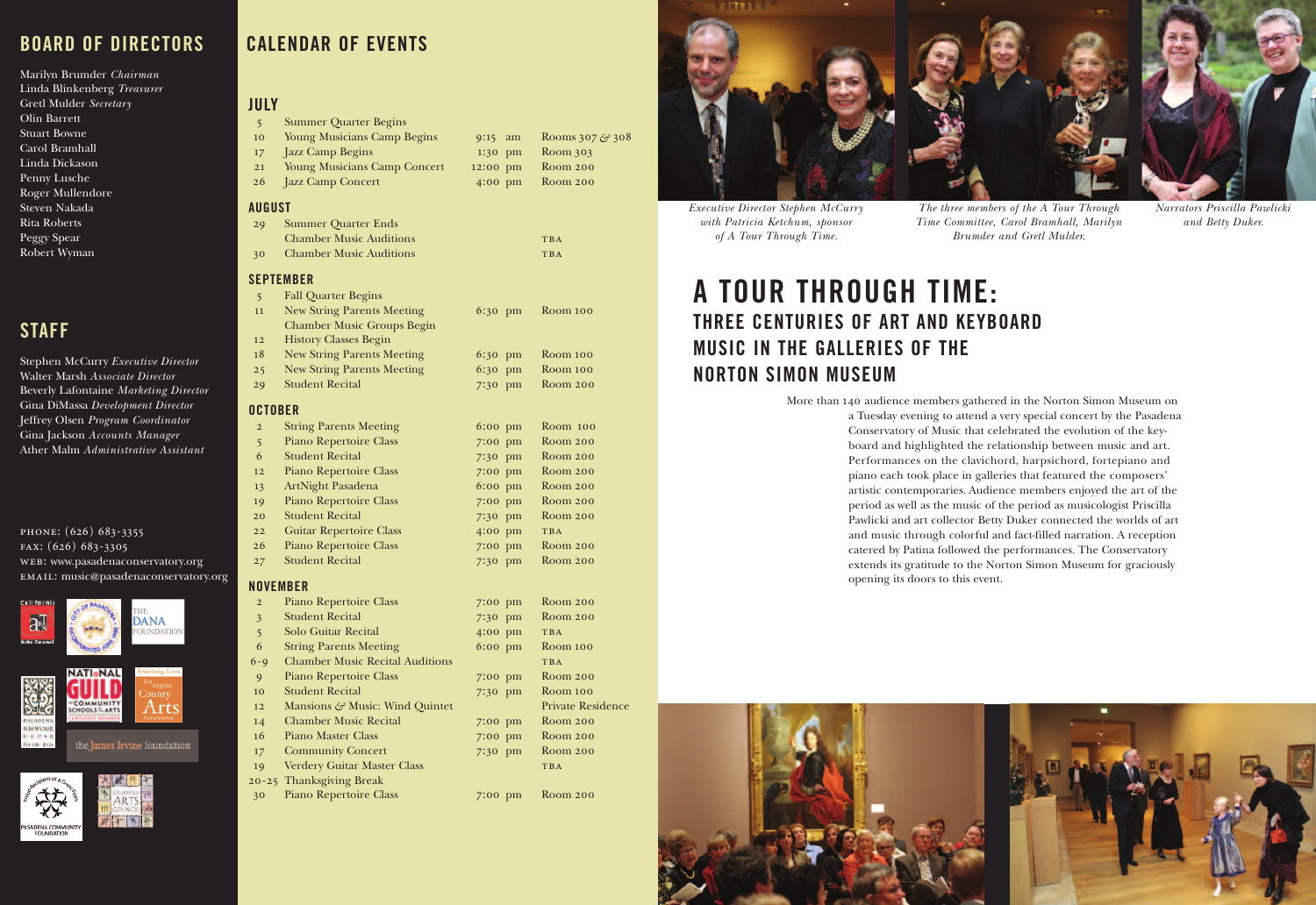### **DECEMBER**

- **Student Recital** 
	- 2 Guitar Ensemble
	- 4 Fall Quarter End Chamber Music String Parents Me
- 5 Winter Quarter I 6 History Classes E
- 8 Student Recital
- 14 Piano Repertoire
- 15 Adult Student Re
- 16 Young Musicians
- 19 Holiday Break Be

### **JANUARY**

- 2 History Classes B
- 4 Piano Repertoire
- 5:<br>3:50 Student Recital<br>8:30 String Parents M
- 11 Piano Repertoire
- 12 Student Recital
- 14 Suzuki Teacher
- 15 Suzuki Teacher 7
- 18 Piano Repertoire
- 19 Student Recital 21 Guitar Repertoire
- Community Con-
- 18 Piano Repertoire 25 Piano Repertoire
- 26 Student Recital
- 30 Winds/Brass/Per

| $\mathbf{1}$            | <b>Student Recital</b>                                  | 7:30 pm | Room 200         |
|-------------------------|---------------------------------------------------------|---------|------------------|
| $\overline{\mathbf{c}}$ | <b>Guitar Ensemble Recital</b>                          |         | <b>TBA</b>       |
| 4                       | <b>Fall Quarter Ends</b>                                |         |                  |
|                         | <b>Chamber Music Master Class</b>                       | 4:00 pm | Room 200         |
|                         | <b>String Parents Meeting</b>                           | 6:00 pm | Room 100         |
| 5                       | <b>Winter Quarter Begins</b>                            |         |                  |
| 6                       | <b>History Classes End</b>                              |         |                  |
| 8                       | <b>Student Recital</b>                                  | 7:30 pm | Room 200         |
|                         | Piano Repertoire Class                                  | 7:00 pm | Room 200         |
| $-4$                    | <b>Adult Student Recital</b>                            | 7:30 pm | Room 200         |
| 15                      | <b>Young Musicians Recital</b>                          |         | <b>Room 200</b>  |
| 6 <sup>6</sup>          |                                                         | 2:00 pm |                  |
| 9                       | Holiday Break Begins. Winter Quarter resumes January 2. |         |                  |
| <b>INUARY</b>           |                                                         |         |                  |
| $\overline{2}$          | <b>History Classes Begin</b>                            |         |                  |
| 4                       | Piano Repertoire Class                                  | 7:00 pm | <b>Room 200</b>  |
|                         | <b>Student Recital</b>                                  | 7:30 pm | Room 200         |
| 5<br>8                  | <b>String Parents Meeting</b>                           | 6:00 pm | Room 100         |
|                         |                                                         |         | Room 200         |
| $\overline{1}$          | Piano Repertoire Class                                  | 7:00 pm |                  |
| $\overline{2}$          | <b>Student Recital</b>                                  | 7:30 pm | Room 200         |
| $-4$                    | <b>Suzuki Teacher Training</b>                          | 9:00 am | <b>Room 200</b>  |
| 15                      | Suzuki Teacher Training                                 | 9:00 am | Room 200         |
| $\overline{8}$          | Piano Repertoire Class                                  | 7:00 pm | Room 200         |
| .9                      | <b>Student Recital</b>                                  | 7:30 pm | Room 200         |
| 21                      | <b>Guitar Repertoire Class</b>                          | 4:00 pm | Room 200         |
|                         | <b>Community Concert: Piano 4 Hands</b>                 | 4:00 pm | <b>TBA</b>       |
| 18                      | Piano Repertoire Class                                  | 7:00 pm | Room 200         |
| 25                      | Piano Repertoire Class                                  | 7:00 pm | Room 200         |
| 26                      | <b>Student Recital</b>                                  | 7:30 pm | <b>Room 200</b>  |
| $\overline{0}$          | Winds/Brass/Percussion Concert                          | 7:30 pm | Room 200         |
|                         | EBRUARY                                                 |         |                  |
|                         |                                                         |         |                  |
| $\mathbf 1$             | Piano Repertoire Class                                  | 7:00 pm | Room 200         |
| $\overline{c}$          | <b>Student Recital</b>                                  | 7:30 pm | Room 200         |
| $\overline{4}$          | Mansions & Music: Chopin Ballades                       | 4:00 pm | Private Residend |
| 5                       | <b>String Parents Meeting</b>                           | 6:00 pm | Room 100         |
| 8                       | <b>Piano Repertoire Class</b>                           | 7:00 pm | Room 200         |
| 9                       | <b>Student Recital</b>                                  | 7:30 pm | Room 200         |
| 15                      | Piano Repertoire Class                                  | 7:00 pm | Room 200         |
| 6                       | <b>Student Recital</b>                                  | 7:30 pm | Room 200         |
| 17                      | <b>Suzuki Teacher Training</b>                          | 9:00 am | Room 200         |
| $\overline{8}$          | <b>Suzuki Teacher Training</b>                          | 9:00 am | Room 200         |
| 9                       | Suzuki Teacher Training                                 | 9:00 am | Room 200         |
| 22                      | Piano Repertoire Class                                  | 7:00 pm | Room 200         |
| 23                      | <b>Student Recital</b>                                  | 7:30 pm | Room 200         |
|                         | 5-28 Chamber Music Recital Auditions                    |         | <b>TBA</b>       |
|                         |                                                         |         |                  |
| <b>ARCH</b>             |                                                         |         |                  |
| $\mathbf 1$             | Piano Repertoire Class                                  | 7:00 pm | Room 200         |
| $\mathbf{c}$            | <b>Student Recital</b>                                  | 7:30 pm | Room 200         |
| 4                       | <b>Guitar Repertoire Class</b>                          | 4:00 pm | Room 200         |
| 5                       | <b>String Parents Meeting</b>                           | 6:00 pm | Room 100         |
| 6                       | <b>Chamber Music Recital</b>                            | 7:00 pm | Room 200         |
| 8                       | Piano Repertoire Class                                  | 7:00 pm | Room 200         |
| 9                       | ArtNight Pasadena                                       | 6:00 pm | Room 200         |
| $\overline{\mathbf{0}}$ | <b>Young Musicians Recital</b>                          | 2:00 pm | Room 200         |
|                         | <b>Guitar Ensemble Recital</b>                          | 4:00 pm | Room 200         |
|                         |                                                         |         |                  |

### **FEBRUAR Y**

- 
- 4 Mansions & Mus
- 5 String Parents Me
- 8 Piano Repertoire
- 9 Student Recital
- 15 Piano Repertoire
- 16 Student Recital
- 17 Suzuki Teacher
- 18 Suzuki Teacher 7
- 19 Suzuki Teacher
- 22 Piano Repertoire
- 23 Student Recital
- 26-28 Chamber Music

Guitarist JAMES BURDICK will attend Citrus College, majoring in engineering. He placed second in the A.S.T.A. Greater Los Angeles Area Competition and was accepted to compete in the 2006 Christopher Parkening International Guitar Competition. He studied with Felix Bullock.

### **MARCH**

- Piano Repertoire
- 2 Student Recital
- 4 Guitar Repertoire
- 5 String Parents Me
- 6 Chamber Music
- 8 Piano Repertoire 9 ArtNight Pasaden
- 

*"Right now music is my life. I want it to be my career. I had a great experience at PCM. Dr. Svrček is a wonderful chamber music coach and my colleagues are amazing." —***zachary ewald** studied chamber music with Dr. Susan Svrček. A recipient of a CalArts tuition scholarship, he intends to continue his music study there in the fall.

*"Music has changed the way I hear things. It's like I'm learning a new language and I love it."* **omar gonzalez** studied guitar with Felix Bullock. He received honorable mention in the National Amateur Photography Contest. He will attend California College of the Arts and major in photography.

Winner of the ACSI Fine Arts Award, **eben gunadi** plans to attend Pasadena City College and continue to study music. He studied with Felix Bullock.

*"PCM has been such a warm and supportive environment for me to develop my musical talents. Ms. van Wyk has been so generous with her time and constant belief in my abilities that I will miss her very much next year."—* Pianist **sara krasner** is a recipient of a level 8 Certificate of Merit from the California Scholarship Federation. She will study psychology, English and dance at Skidmore College.

*"Music has always been my passion and the Conservatory has been a great place to interact with others who have the same passion and enthusiasm." —* A member of the Cum Laude Society, a National Merit Finalist and a National AP Scholar, **peter lifland** expects to join the glee club at Harvard University, where he will major in mathematics. He studied voice with Mariné Ter-Kazaryan and clarinet and chamber music with Heather Millette.

*"The community environment at PCM provides many opportunities for recitals and master classes that have been very beneficial to my music studies.*" **GARRETT marcotte** studied piano with Bobbie Meech. His area of study at Princeton University will be electrical engineering, but he plans to find time to continue to study music. He is a National AP Scholar, a member of the Cum Laude Society, and a National Latin Exam Gold Medalist.

*"Music is my outlet. I could have the worst day, come to the Conservatory and play with my quartet and walk out feeling so much better."—***amy meyer** , a recipient of a Linfield College music scholarship, plans to participate in the college's chamber orchestra, pep band and cello ensemble. Although she has not decided on her major, she will minor in music. Amy, a cellist, was a member of the Sojourn Quartet, coached by Rosemarie Krovoza.



*"It has been a pleasure to be able to work with Dr. Svrček, the best coach I have ever had. Thank you Mrs. Krovoza for introducing me to PCM.* "—**ABRAHAM ARAGUNDI** has been accepted into the studio of renowned cello instructor Irene Sharp at Mountain View College. Later he will transfer to UC Berkeley and pursue his ambition to become a baroque cellist. He was a member of a chamber music ensemble coached by Dr. Susan Svrček.

The third and final **MANSIONS & MUSIC** concert of the year was held in the home of Richard Norton and Stephanie Rasines. The Culbertson House was the last major project jointly undertaken by Charles and Henry Greene. In designing the house the architects departed from their well-known Arts and Crafts idiom in favor of Asian and Neo-classical influences. The home abounds in intriguing surprises, including an underground ballroom whose medieval carved limestone lintel, gilded chandeliers and marble medallion perfectly mirror the compositional styles of Brahms and Liszt, two of classical music's standards of the Romantic era. We are very appreciative of Richard and Stephanie's gracious hospitality.

*PCM board chair Marilyn Brumder with home owners Richard Norton and Stephanie Rasines at the reception following the performance.*

*The grounds of the Culbertson House were a delightful oasis on a warm spring afternoon.*